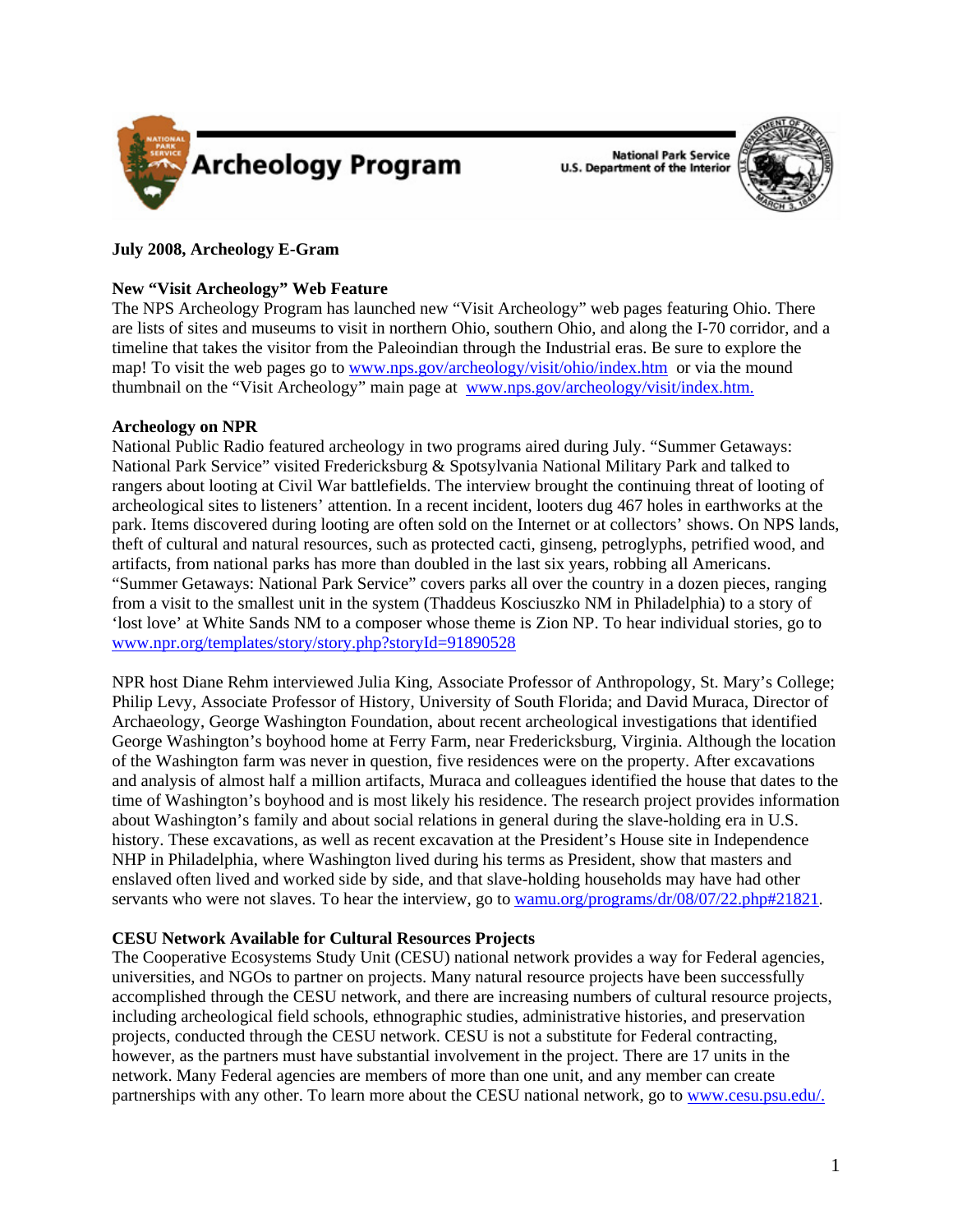# **NPS Training for Afghan Cultural Resources Managers in Department of State Journal**

An article in the July issue of *eJournal USA* discussed the joint NPS-Department of State effort to provide training in cultural resources management for Afghan specialists during an eight week visit to U.S. national parks. Archeologists in the NPS Archeology Program, Washington Office, and officers in the Cultural Heritage Center organized training for three Afghan cultural heritage officials in 2007 to learn how the NPS carries out archeological resources preservation, management, and public education. The article also reviews NPS efforts to preserve park archeological resources, and make them accessible to the public.

*eJournal USA* is a monthly electronic journal sponsored by the U.S. Department of State, Bureau of International Information Programs. Each volume examines major issues facing the United States and the international community, as well as U.S. society, values, thoughts, and institutions. The July volume is devoted to the U.S. National Park System.

To read the online *eJournal USA*, go to <www.america.gov/media/pdf/ejs/0708.pdf#popup> For more information about the Afghan training, go to the April 2007 Archeology E-Gram.

# **NPS Announces Battlefield Preservation Grants for 2008**

The NPS announced the award of 32 grants totaling \$1,367,144 to preserve and protect America's significant battlefield lands. Awards were given to projects in 24 states or territories entailing archeology, mapping, cultural resource survey work, documentation, planning, education, and interpretation. Through an increase in funding, the 2008 grant program is able to support a dozen more projects than in 2007.

Winning projects include underwater archeology at the Revolutionary War Battle of Valcour Island, Vermont; documentation of the Revolutionary War battlefield of Snow's Island, South Carolina; an archeological assessment of the War of 1812 River Raisin Battlefield, Michigan; a survey of Montana's Indian battlefields; two mapping projects that will determine precise boundaries for more than 40 Civil War battlefields in 13 states; a preservation plan for the Tebbs Bend Civil War Battlefield, Kentucky; mapping the World War II Battle of Midway in the South Pacific; and a cultural landscape survey of the World War II Kiska Battlefield, Alaska.

The grants are administered by the NPS American Battlefield Protection Program, which promotes the preservation of significant historic battlefields associated with wars on American soil. More information about the American Battlefield Protection Program is available at<www.nps.gov/history/hps/abpp>.

# **SVBF Preserves Battlefield Land in Cedar Creek & Belle Grove NHP**

Shenandoah Valley Battlefields Foundation (SVBF) announced that it has preserved more than 189 acres of battleground where Confederates assaulted Federal troops in the Battle of Cedar Creek in 1864. As the site of the encampments and line of battle for the Union  $8<sup>th</sup>$  Army Corps, the newly protected property contains archeological remains reflecting some of the most dramatic fighting of the battle.

The parcel lies in Warren County, Virginia, in Cedar Creek and Belle Grove NHP and links previously protected areas within the park boundary. In the northern part of the park the NPS, the National Trust for Historic Preservation, and Cedar Creek Battlefield Foundation own and manage 696 acres. To the southeast, the SVBF has already protected more than 303 acres. The new acquisition begins to consolidate disparate areas of the park.

Created by Congress in 1996, the Shenandoah Valley Battlefields National Historic District encompasses Augusta, Clarke, Frederick, Highland, Page, Rockingham, Shenandoah, and Warren counties in Virginia